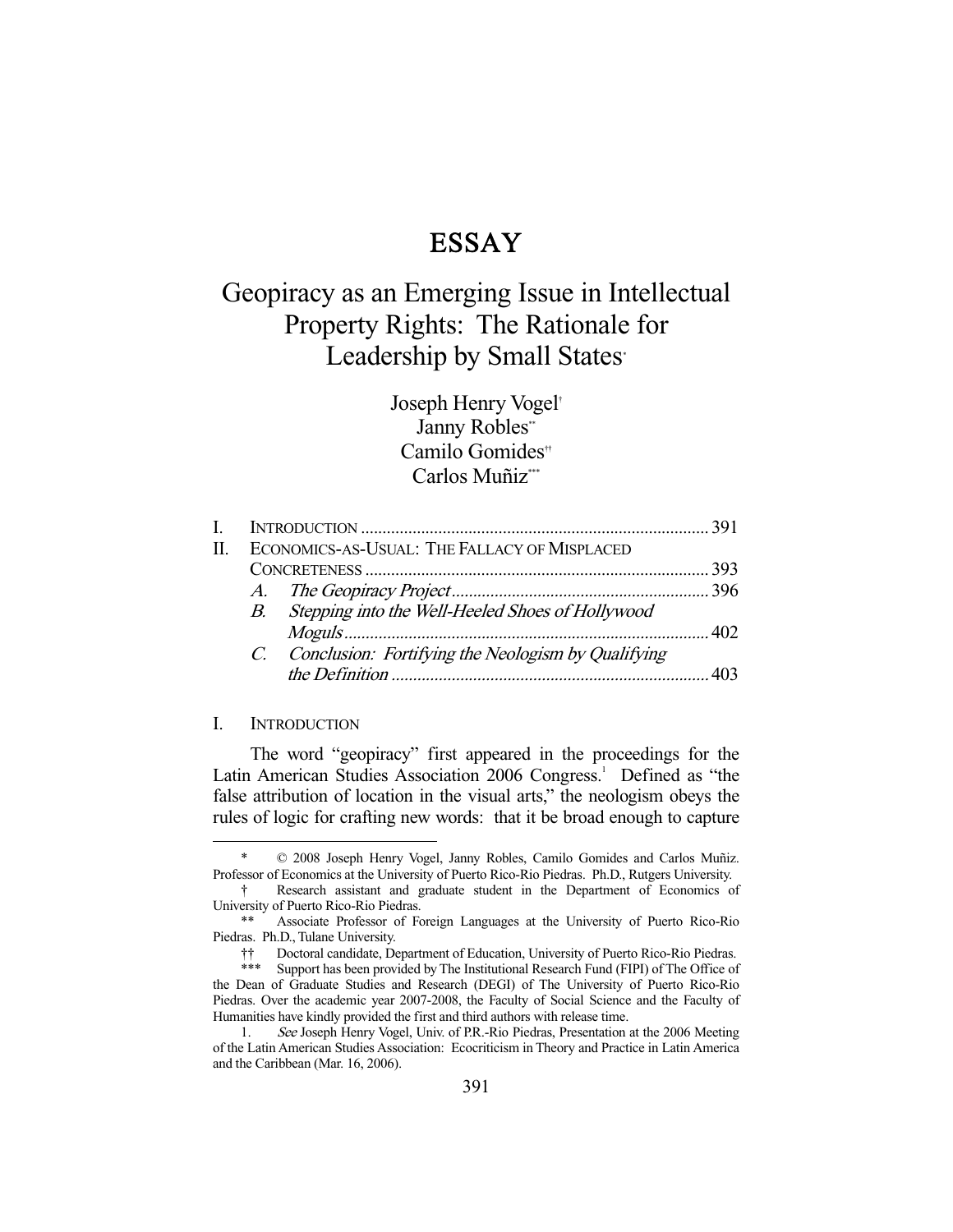the attributes of the phenomenon described yet narrow enough to discriminate among phenomena.<sup>2</sup> Nevertheless, one can imagine alternative neologisms which would have achieved the same breadth and narrowness but without all the emotional baggage (e.g., "locusmisattribution"). To the uninitiated in North-South disputes, geopiracy conjures up the image of looting and plundering. To the savvy, it is analogized immediately with "biopiracy," which has become the rallying call of Southern grievances on access to genetic resources and the fair and equitable sharing of benefits, known in policy circles by its acronym, ABS.<sup>3</sup> In the less emotionally charged language of a lawyer, biopiracy is simply "the removal of genetic resources without consent or compensation."4 Comparing these definitions provokes a series of questions: Is false attribution of location in the visual arts really looting and plundering? Is the geopiracy—biopiracy analogy a good one? Or are the differences between "false attribution in the visual arts" and "the removal of genetic resources without consent or compensation" more important than the similarities? We shall compare the similarities and the differences between the two concepts, while also putting ourselves in the well-heeled shoes of the defendants of the status quo. We shall explain how the free association of geopiracy with biopiracy is an effective entrée into the evolving debate of Geographic Indications in the Trade Related Intellectual Property Rights (TRIPs) forums.

To evaluate the economic case for *sui generis* legislation of Geographic Indications in the realm of visual arts, the economist needs data which presently do not exist. To make the case for conducting the surveys that would generate the data, we unabashedly use the word "geopiracy." Our intent is to inflame. Without some degree of public indignation, no entity will want to foot the cost of data collection and subsequent analysis. We recall that economics is a rhetorical enterprise and note that biopiracy has been very effective rhetoric in the eight Conferences to the Parties to The Convention on Biological Diversity (COP to CBD) where ABS is now central stage. $5$  In stunning contrast, "false attribution in the visual arts" eludes the agendas of the World

<sup>2.</sup> See IRVING M. COPI, INTRODUCTION TO LOGIC (1968) (discussing rules for defining terms).

<sup>3.</sup> VANDANA SHIVA, BIOPIRACY: THE PLUNDER OF NATURE AND KNOWLEDGE (1998).

 <sup>4.</sup> Michael I. Jeffry, Intellectual Property Rights and Biodiversity Conservation: Reconciling the Incompatibilities of the TRIPS Agreement and the Convention on Biological Diversity, in INTELLECTUAL PROPERTY AND BIOLOGICAL RESOURCES 185, 201 (Burt Ong ed., 2004).

 <sup>5.</sup> DEIRDRE N. MCCLOSKEY, ECONOMICAL WRITING 17-19 (Waveland Press Inc., 2d ed. 2000) (1987).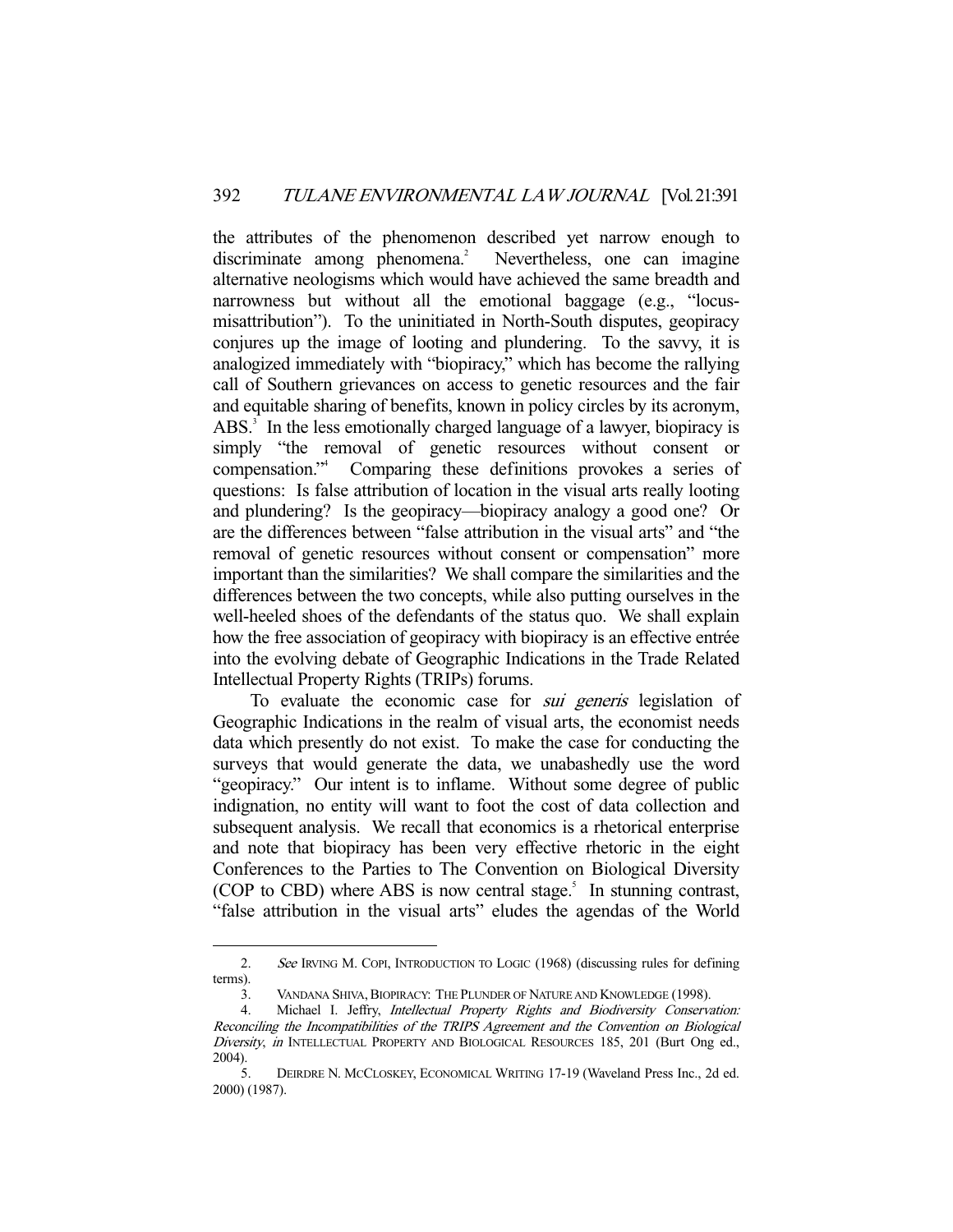Intellectual Property Organization Standing Committee on the Law of Trademarks, Industrial Designs and Geographical Indications and the reason why is not just the absence of an inflammatory neologism. It has to do with systematization. Whereas several international nongovernmental organizations (e.g., ETC, Centre for Economic and Social Aspects of Genomics, and GRAIN) are dedicated to tracking and monitoring the movements of genetic resources on a case-by-case basis, no one has even culled the existing databases to map the occurrence of geopiracy much less measured the harm inflicted. We believe that "geopiracy" can become a *cri de coeur* of small states facing the magnified consequences of false attribution. As we shall argue, the leading harm inflicted by geopiracy is psychological: the insidious erosion of identity and culture that underpins all community management of resources. Inasmuch as our approach goes beyond the typical fare of policy analysis, we have grouped our diverse efforts, from the fields of economics, literary criticism, and education, under the umbrella "The Geopiracy Project."

## II. ECONOMICS-AS-USUAL: THE FALLACY OF MISPLACED **CONCRETENESS**

 To the surfer savant of the Internet, missing data on movies seems to be a false problem. The Internet Movie Database (IMDb) is a treasure trove of information about millions of movies and television productions. Freely available at http://www.imdb.org, the fidelity of the data can be vetted by "52 million movie and TV lovers [who visit] each month!"<sup>6</sup> Like the free online encyclopedia Wikipedia or the operating system Linux, the IMDb is testimony to the success of open access resources. Each deep link offers an option for the visitor to "report errors and omissions on this page to the IMDb database managers. They will be examined and if approved will be included in a future update. Clicking the 'Update' button will take you through a step-by-step process."7 For the purposes of testing the economic implications of geopiracy, two of the fifty-two links on the left-hand side navigation board are especially useful, viz., box office/business and filming locations. $8$  The box office/business gives us, inter alia, the movie budget and a week-by-week report of cumulative gross sales and admissions since the opening

 <sup>6.</sup> The Internet Movie Database (IMDb), http://www.imdb.com/ (last visited Jan. 28, 2008).

 <sup>7.</sup> E.g., Cloverfield (2008), http://www.imdb.com/title/tt1060277/ (last visited Mar. 11, 2008).

 <sup>8.</sup> E.g., id.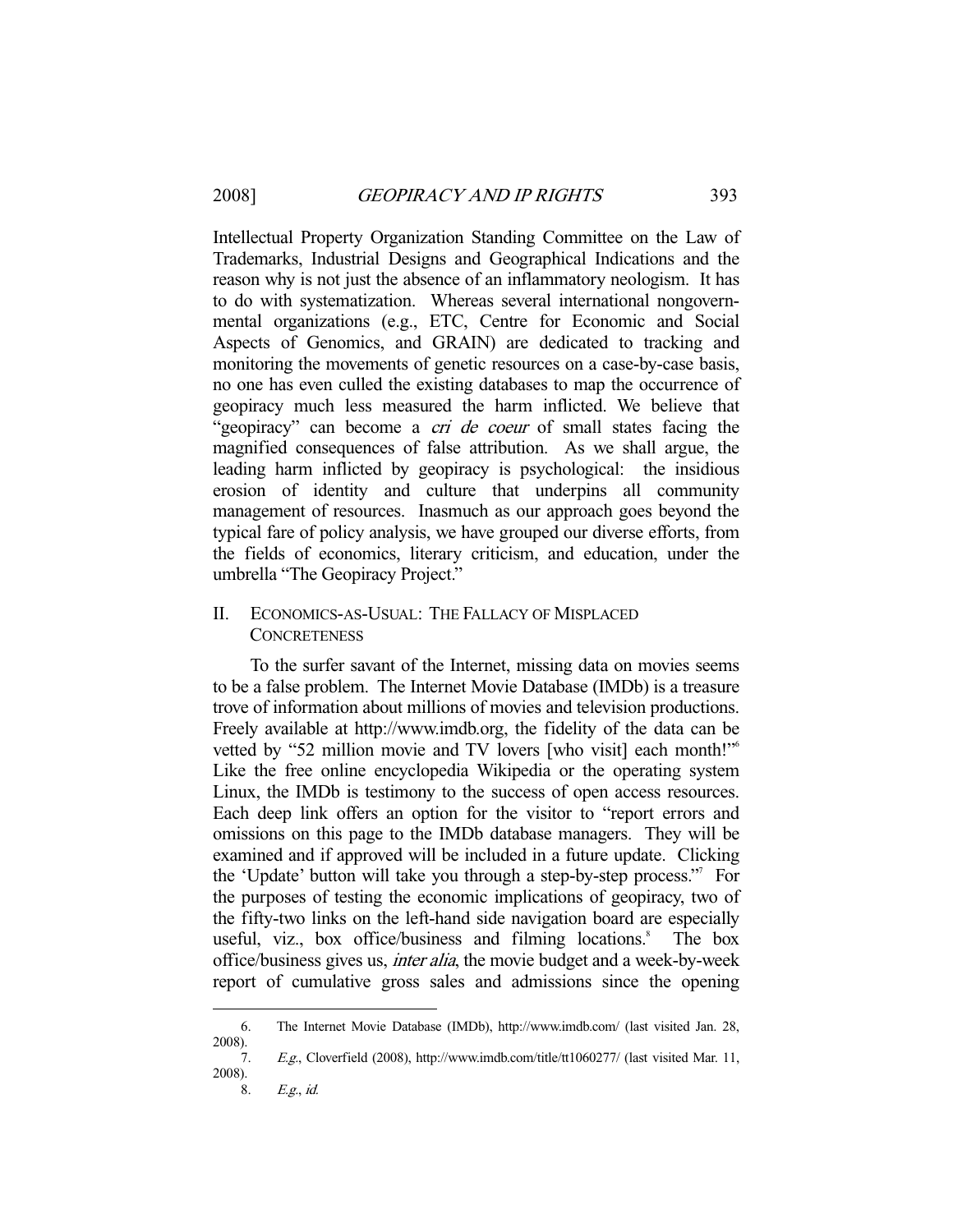weekend in markets classified by countries.<sup>9</sup> The link for filming locations is equally impressive: the town, state/province, and country of each filming location are cited in the alphabetical order.<sup>10</sup> When one clicks on the intralink of the town, one enters into another page with "Titles including locations with the name of that town, state/province, and country" and an exhaustive listing of the matching titles. $11$ Alternatively, one can begin with the "Filming Locations Browser" and search for all movies filmed in a location, be it a town, state or country.<sup>12</sup> Combining the IMDb with the usual fare for international statistics (e.g., http://www.worldbank.org, http://www.imf.org and http://www.oecd. org), one would seem to have more than enough data to construct a model of the harm caused by false attribution in the visual arts on, say, tourism.

 An example can illustrate how the economist would proceed. We consider the adventure/romance movie Pirates of the Caribbean: The Curse of the Black Pearl filmed in the small island nation of Dominica and released in 2003.<sup>13</sup> The box office in just the United States (\$305) million) reveals its status as blockbuster.<sup>14</sup> The success of *Pirates* generated two sequels under the subtitles Dead Man's Chest (2006) and At World's End  $(2007)^{15}$  Both were also filmed in Dominica.<sup>16</sup> To appreciate the magnified effect that Pirates has had on Dominica, consider this fact: of the twenty-one films ever filmed in Dominica, all but four were produced since the release of the original *The Curse of the Black Pearl.*<sup>17</sup> The defender of the status quo asks: is "geopiracy," like the missing data, also a false problem? Although no one in the movie industry was fooled regarding the filming location of Pirates, audiences may very much have been fooled in their choice for tourist destinations. In the same box office link are data for admissions broken down to nine

<sup>9.</sup> E.g., Cloverfield (2008)—Box Office/Business, http://www.imdb.com/title/tt1060 277/business (last visited Mar. 11, 2008).

 <sup>10.</sup> E.g., Cloverfield (2008)—Filming Locations, http://www.imdb.com/title/tt1060277/ locations (last visited Jan. 28, 2008).

 <sup>11.</sup> E.g., id.

 <sup>12.</sup> The Internet Movie Database (IMBd), supra note 6.

 <sup>13.</sup> Pirates of the Caribbean: The Curse of the Black Pearl (2003)—Filming Locations, http://www.imdb.com/title/tt0325980/locations (last visited Mar. 11, 2008).

 <sup>14.</sup> Pirates of the Caribbean: The Curse of the Black Pearl(2003)—Box Office/Business, http://www.imdb.com/title/tt0325980/business (last visited Mar. 11, 2008).

 <sup>15.</sup> PIRATES OF THE CARIBBEAN: DEAD MAN'S CHEST (Jerry Bruckheimer Films 2006); PIRATES OF THE CARIBBEAN: AT WORLD'S END (Jerry Bruckheimer Films 2007).

 <sup>16.</sup> Titles with Locations Including Dominica, http://www.imdb.com/List?endings=on& &locations=Dominica&&heading=18;with+locations+including;Dominica (last visited Mar. 11, 2008).

 <sup>17.</sup> Id.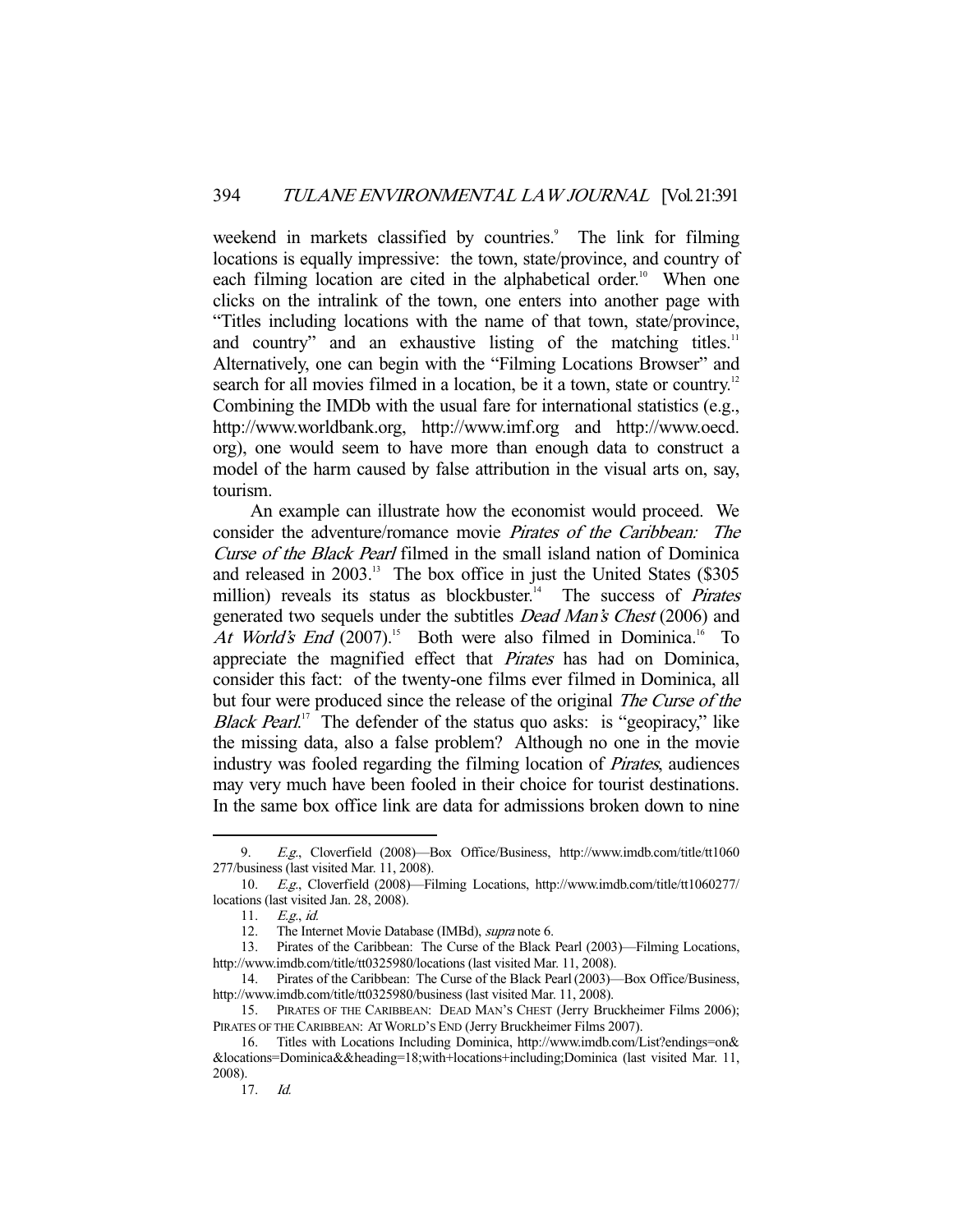countries and week of showing.<sup>18</sup> Toggling between that Web page and the economic data from The World Tourism Organization (http://www. unwto.org), one can begin to specify a model of tourist destinations chosen by country of origin with a time series analysis run on the International Tourist Arrivals and the International Tourist Receipts before and after the international release of the film. In the case of Pirates, how much tourism would have been generated had there been faithful attribution of location (Dominica) rather than use of fictitious names (e.g., Isla de Muerta [sic])? Geographic literacy may shed some light on this seemingly impossible question.<sup>19</sup> For example, one could disaggregate the Arrivals and Receipts data by the countries listed in the IMDb link for Pirates (Argentina, Brazil, France, Germany, Italy, The Netherlands, Norway, Spain, and the United States) and then test the before and after visits with the variable "geographic literacy" for each of the nine countries listed.<sup>20</sup> From the variance in geographic literacy, one could infer how much more tourism would have been generated from faithful attribution.

 After traveling a fair way down that road, we now embrace the wisdom of the Turkish proverb: "no matter how far you have gone on a wrong road, turn back." We have come to the humbling conclusion that the data of the IMDb can too easily determine the model of the harm inflicted by geopiracy. An economics-as-usual approach to geopiracy would be another expression of "the fallacy of misplaced concreteness," which the philosopher Alfred North Whitehead recognized long ago as the "sin of economics": "A one-sentence definition of the fallacy is 'neglecting the degree of abstraction involved when an actual entity is considered merely so far as it exemplifies certain categories of thought."<sup>21</sup> This Article will make the case that geopiracy is occurring on a vast and almost unimaginable scale. The damages extend well beyond tourism which is the only indirect opportunity cost that lends itself to econometric analysis with the existing data (Figure 1). In other words, it would be an egregious fallacy of misplaced concreteness to ignore the foregone nonuse values of legacy and existence.

 <sup>18.</sup> Pirates of the Caribbean: The Curse of the Black Pearl (2003)—Box Office/Business, supra note 14.

 <sup>19.</sup> GFK ROPER PUBLIC AFFAIRS AND NATIONAL GEOGRAPHIC EDUCATION FOUNDATION, 2006 GEOGRAPHIC LITERACY STUDY 9-11 (2006), http://www.nationalgeographic.com/roper2006/ pdf/FINALReport2006GeogLitsurvey.pdf.

 <sup>20.</sup> Pirates of the Caribbean: The Curse of the Black Pearl (2003)—Filming Locations, supra note 13.

 <sup>21.</sup> HERMAN E. DALY, STEADY STATE ECONOMICS 280 (2d ed., Island Press 1991) (1977).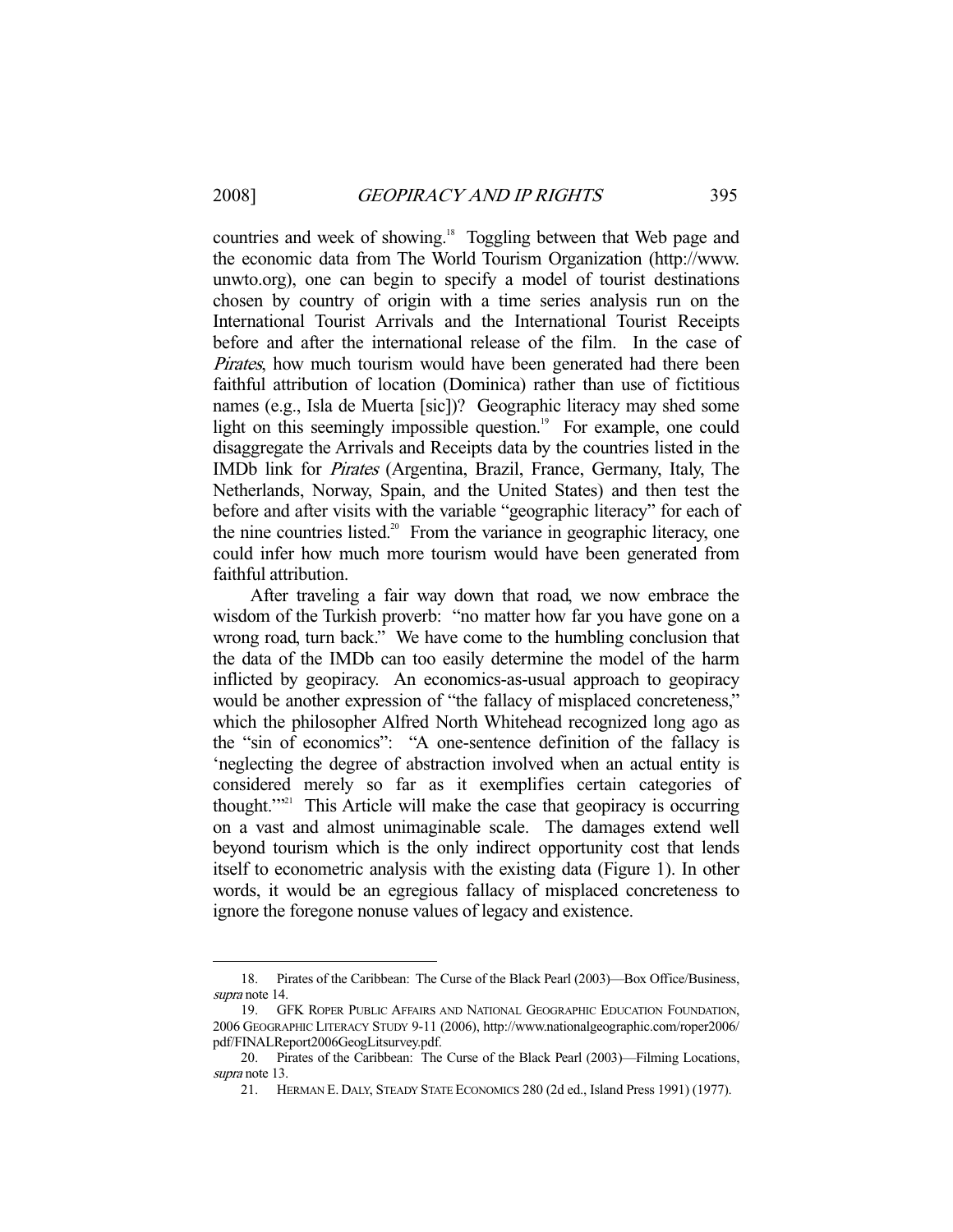

#### Total Harm Inflicted by Geopiracy

Figure 1: Total Harm of Geopiracy<sup>22</sup>

## A. The Geopiracy Project

-

 "Geopiracy" must be a portmanteau in both meanings of the word "portmanteau": (1) as a fusion of words or parts of words (viz., "geo" and "piracy") with a combined and loaded meaning and (2) as a metaphorical briefcase that opens into compartments.<sup>23</sup> To understand where The Geopiracy Project is going, we must understand where "false" attribution in location" has been. Academic economists would do well to converse with their counterparts in the schools of humanities and fine arts. Antecedents to geopiracy are well known and predate the motion pictures. For example, professors of literature will cite the then contemporary critics of *Uncle Tom's Cabin*, *Green Mansions*, and Tarzan, who pointed out that the respective authors (Harriet Beecher

<sup>22.</sup> See generally Mohan Munasinghe, Biodiversity Protection Policy: Environmental Valuation and Distribution Issues, 21 AMBIO 227, 229 (1992).

 <sup>23.</sup> RANDOM HOUSE UNABRIDGED DICTIONARY 1507-08 (2d ed. 1993).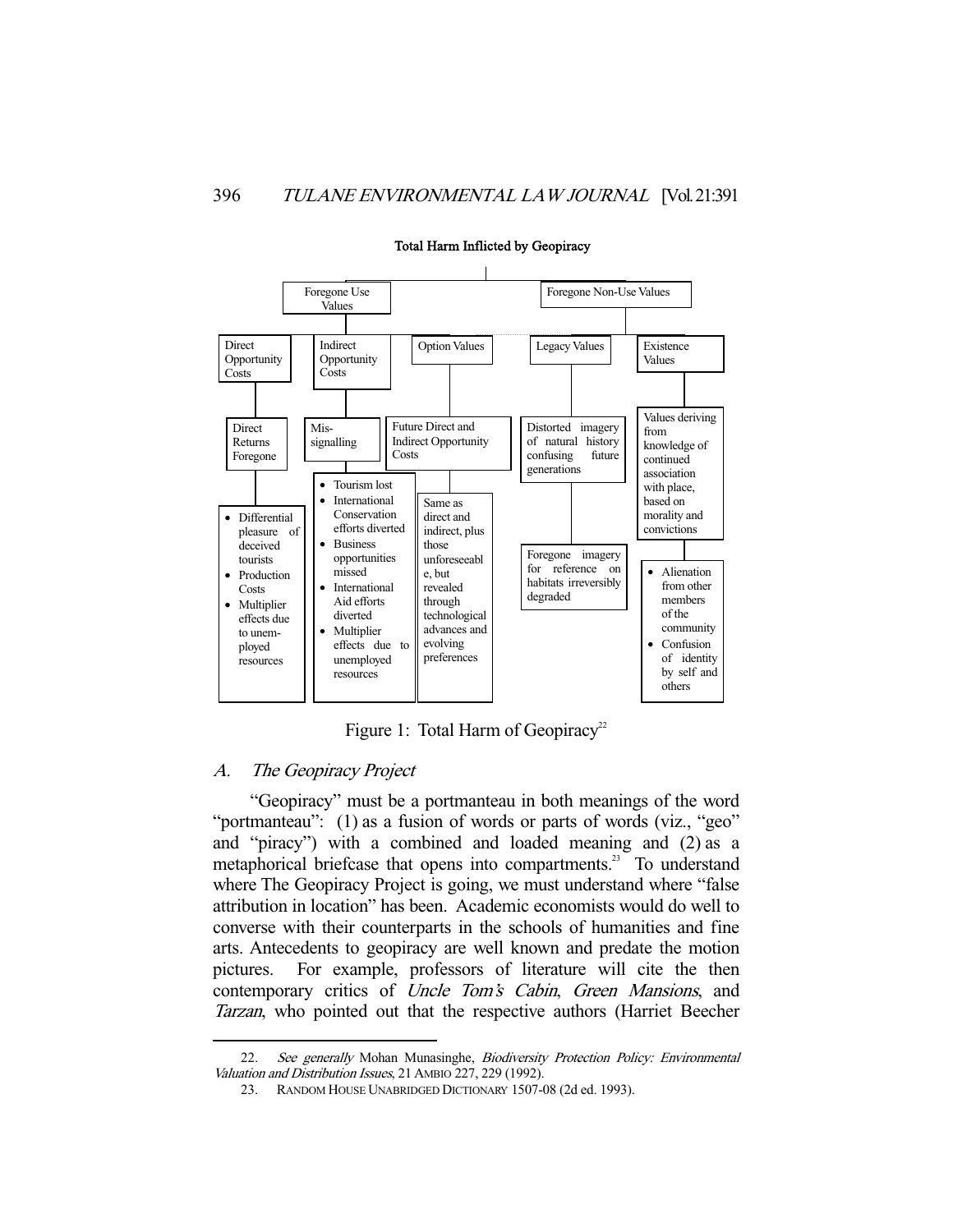Stowe, William Henry Hudson, and Edgar Rice Burroughs) did not know first-hand the places which figured so prominently in their *oeuvres*.<sup>24</sup> Such criticism stings as verisimilitude is a primary demand that audiences put on a work of  $art.^{25}$  With hindsight, one can say that the lack of fidelity with respect to geography did not sufficiently undermine verisimilitude to exclude any of those works from the canon of world literature. Can one similarly dismiss the importance of geopiracy in twentieth and twenty-first century films?

 Before hastily agreeing, we would do well to converse with our counterparts in the natural and physical sciences. The issue of verisimilitude in the arts takes on new dimensions when one shifts the medium from word to film. A frame in a movie conveys a quantity of information which dwarfs the information contained in a word, phrase, or paragraph. The astrophysicist Carl Sagan quipped that a picture, i.e., one frame, is worth not 1,000 words as proverbial wisdom would have it, but the equivalent of  $10,000$  words or "bytes" of information.<sup>26</sup> Our contention is that lack of geographical fidelity in films generates harm which is of a magnitude greater than a similar lack of fidelity in a novel. To what extent is the audience ignorant that the place witnessed in the film is not the place attributed in the dialog? Simple survey instruments can flesh out the response to this most basic of questions as well as the responses to more subtle ones. Because so many questions exist, we find ourselves back to square one: "where to begin?"

 In a number of popular works, E.O. Wilson tells his readership that "[t]he first step to wisdom, as the Chinese say, is getting things by their right names."27 The Geopiracy Project must begin by identifying distinct classes of geopiracy in commercial films. Geopiracy is no longer the crisp one-line definition found in the first paragraph to this Article. It must be further classified into types. At least four occur to us by which one can classify the phenomenon for subsequent analysis:

> Type I: movies which claim to be based on a "true story" but cite a different location from where filmed

> Type II: movies which are fictional and cite a different location from where filmed

 <sup>24.</sup> JOAN D. HEDRICK, HARRIET BEECHER STOWE: A LIFE 222 (1994).

 <sup>25.</sup> RUTH SCODEL, CREDIBLE IMPOSSIBILITIES: CONVENTIONS AND STRATEGIES OF VERSIMILITUDE IN HOMER AND GREEK TRAGEDY 2 (1999).

 <sup>26.</sup> CARL SAGAN, THE COSMIC CONNECTION: AN EXTRATERRESTRIAL PERSPECTIVE 237- 38 (1973).

 <sup>27.</sup> EDWARD O.WILSON,CONSILIENCE: THE UNITY OF KNOWLEDGE 4 (1998).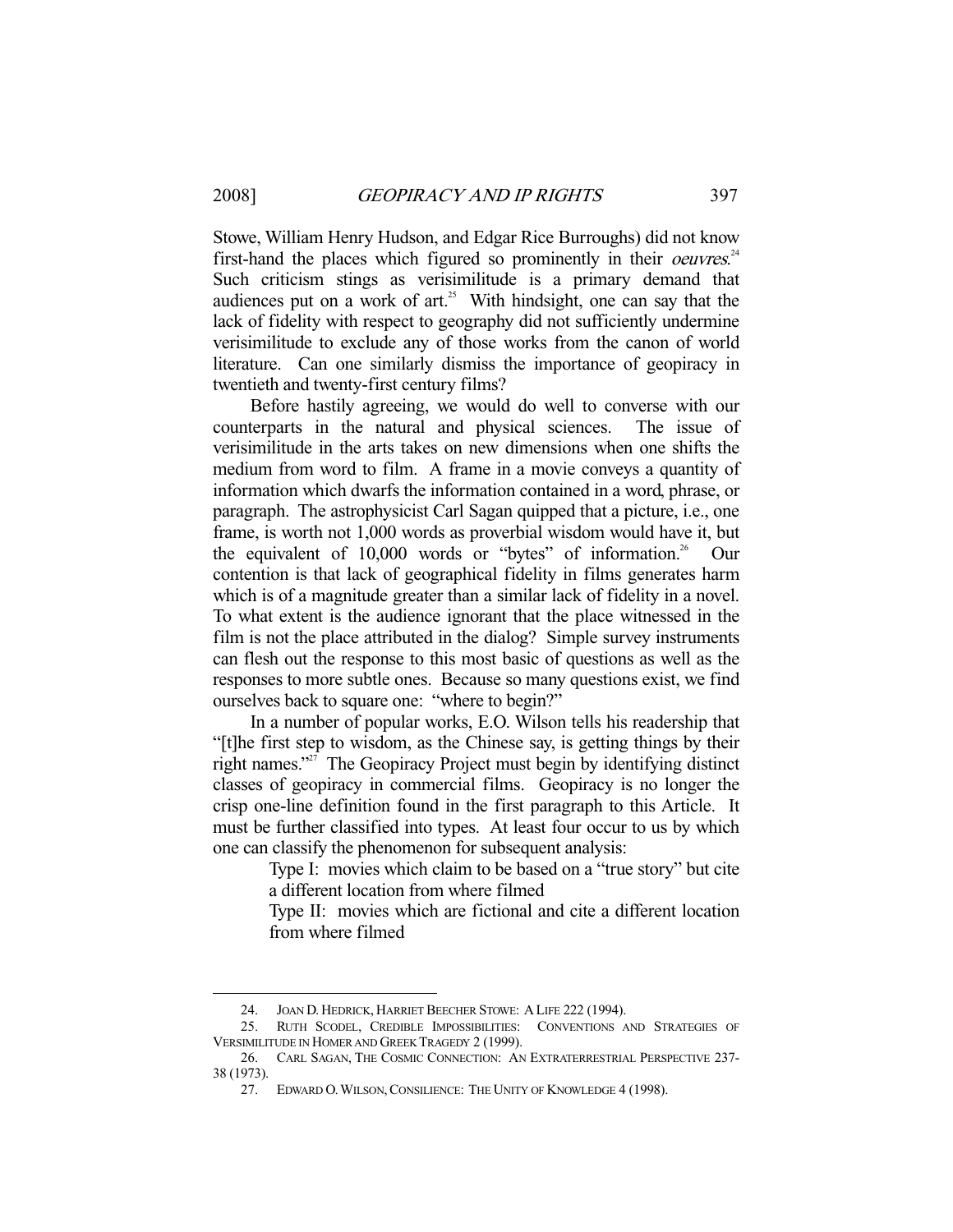Type III: movies which are fictional and invent a fictional name for the location

 Type IV: movies which are either fictional or based on a "true story," filmed on location, but through splicing mix locations as if they were one place.

Some examples may prove illustrative. The blockbuster Brokeback Mountain supposedly takes place in Wyoming but all the pan shots are of Alberta, Canada.<sup>28</sup> By our typology, *Brokeback* commits Type II Geopiracy and cynically fools its audiences by interspersing a few frames actually shot on location (e.g., a brick U.S. Post Office with the name of a Wyoming town).<sup>29</sup> To assess the impact of the Type II geopiracy in Brokeback, one would want to know (1) in what segments was Wyoming mentioned in the script?, (2) what percentage of the audience remembered Wyoming as the *mise-en-scène*?, (3) over how many minutes is the landscape notable?, (4) how appealing were those pan shots to the audience?, (5) did they (encourage/discourage/have no effect) on a desire to visit Wyoming?, (6) how do people from Wyoming feel about the falsification of location? The answers to questions (1) and (3) are verifiable facts and lend themselves to "open access" research (i.e., identifying specific footage or audio segments). They form the skeleton of the wiki data set for The Geopiracy Project and would in and of themselves constitute a significant contribution to the emerging discipline of Film and Media Studies.<sup>30</sup> Questions  $(2)$ ,  $(4)$ ,  $(5)$ , and  $(6)$ are the flesh that one hangs on that skeleton. They require the judicious design and execution of a survey instrument. Inasmuch as much fanfare accompanies the release of big budget films, The Geopiracy Project could identify civic groups that wish to collaborate in the collection of such data. We cannot emphasize enough the necessity of the surveys in assessing the total harm inflicted by geopiracy. As Michael Spence comments in his acceptance speech for the 2001 Nobel Memorial Prize in Economics "there are markets in which certain participants don't know certain things that others in the market do know. . . . [W]e noticed that there are many markets with informational gaps."<sup>31</sup> Indeed, "certain participants don't know" that a movie was not filmed on the location

 <sup>28.</sup> BROKEBACK MOUNTAIN (Paramount Pictures 2005); Brokeback Mountain (2005)— Filming Locations, http://www.imdb.com/title/tt0388795/locations (last visited Mar. 11, 2008).

 <sup>29.</sup> Brokeback Mountain (2005)—Filming Locations, supra note 28.

 <sup>30.</sup> See Krin Gabbard, Cinema and Media Studies: Snapshot of an "Emerging Discipline," THE CHRONICLE OF HIGHER EDUCATION, Feb. 17, 2006, at B14.

 <sup>31.</sup> A. Michael Spence, Prize Lecture: Signaling in Retrospect and the Informational Structures of Markets 408 (Dec. 8, 2001) (transcript available at http://nobelprize.org/nobel\_ prizes/economics/laureates/2001/spence-lecture.pdf).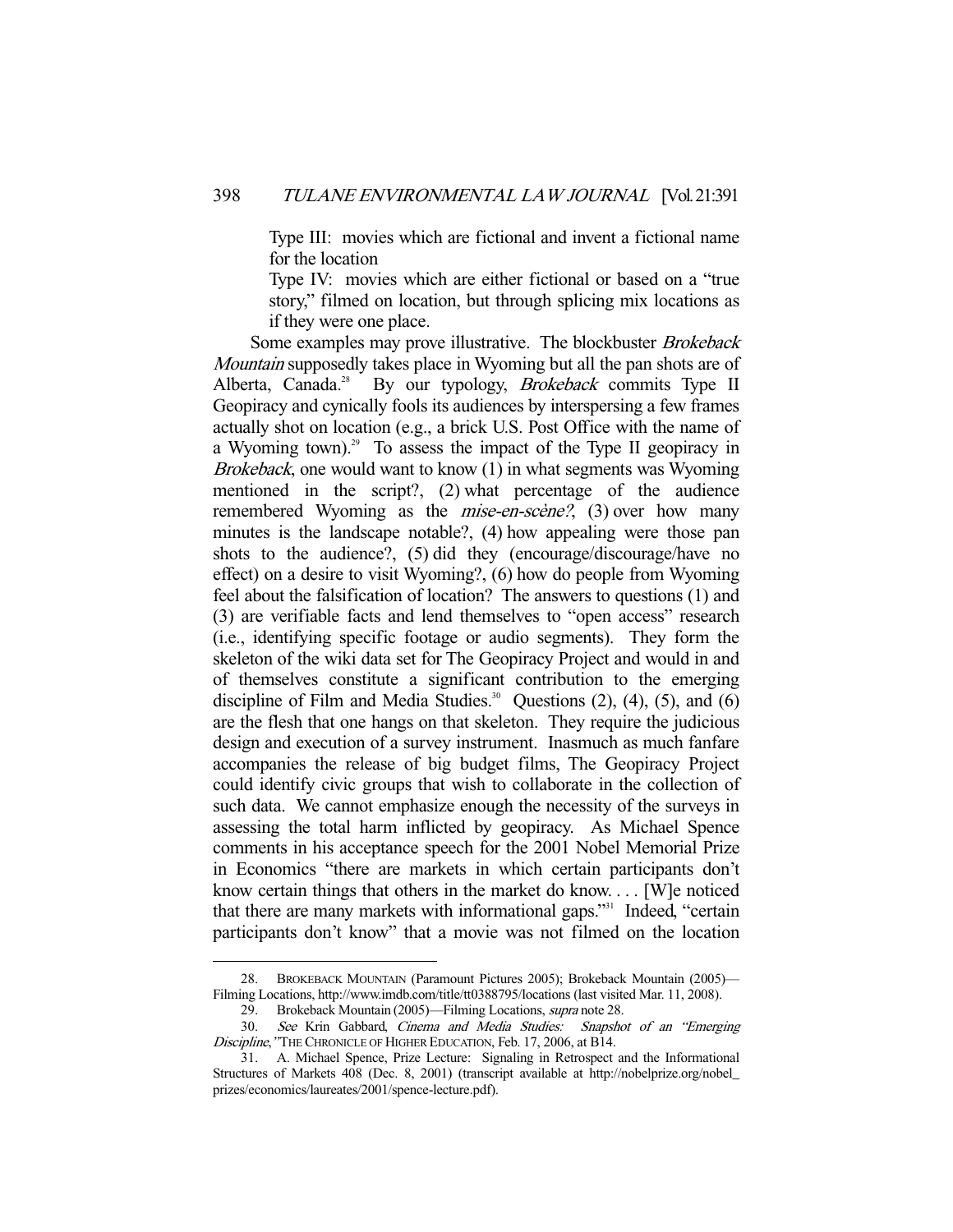cited in the script and how many "don't know" is the fundamental question that only surveying can answer. To the extent that future moviegoers-cum-tourists are disappointed, false attribution generates a measurable harm in the rubric "differential pleasure of deceived tourists" in the "Direct Returns Foregone" category of Figure 1. The harm inflicted reverberates on the economy of the place falsely attributed. In our example, visitors to Wyoming may be disappointed that the landscape they visit does not match the pan shots of *Brokeback* while residents of Alberta have lost the income associated with those deceived tourists.

 The estimation of foregone tourism in Type II geopirated films is easier than that described in the previous section with Type III geopiracy (*Pirates*). In grosso modo, one examines the tourism revenue generated from "shot-on-location" films of the same genre as the Type II geopirated film and then simply scale according to box office performance. For example, *The Bridges of Madison County* is classified as a drama and romance and was nominated for twelve distinct awards, winning half of them.<sup>32</sup> A quick Google search done on 12 October 2007 of the "'Bridges of Madison County' Tourism" yields some 24,100 hits, and the leading hit, www.madisoncounty.com, boasts some 544,241 online visits.<sup>33</sup> Its box office was approximately \$176 million.<sup>34</sup> Brokeback Mountain is classified in the same genre (drama and romance) and was nominated for over forty awards, winning half of them.<sup>35</sup> At the box office, Brokeback grossed about three-fifths of The Bridges of Madison County (www.imdb.org) as of April 2006.<sup>36</sup> If proportionality holds in the rubric "tourism foregone," then a conservative estimate of the tourism denied Alberta, Canada due to the geopiracy in *Brokeback* is a third of whatever is the film tourism generated by the faithful attribution in *The* Bridges of Madison County. A similar approach may work for the other foregone indirect opportunity costs of conservation efforts, business opportunities, etc. The wiki format of the IMDb allows stakeholders of the places geopirated by the Type II classification to alert potential

 <sup>32.</sup> THE BRIDGES OF MADISON COUNTY (Amblin Entertainment 1995); The Bridges of Madison County (1995)—Awards, http://www.imdb.com/title/tt0112579/awards (last visited Mar. 11, 2008).

 <sup>33. &</sup>quot;'Bridges of Madison County' Tourism"—Google Search, http://www.google.com/ search?hl=en&q=bridges+of+madison+county+tourism (last visited Mar. 11, 2008).

 <sup>34.</sup> The Bridges of Madison County (1995)—Box Office/Business, http://www.imdb. com/title/tt0112579/business (last visited Mar. 11, 2008).

 <sup>35.</sup> Brokeback Mountain (2005)—Awards, http://www.imdb.com/title/tt0388795/awards (last visited Mar. 11, 2008) (58 nominations and 34 wins).

 <sup>36.</sup> Brokeback Mountain (2005)—Box Office/Business, http://www.imdb.com/title/tt038 8795/business (last visited Mar. 11, 2008).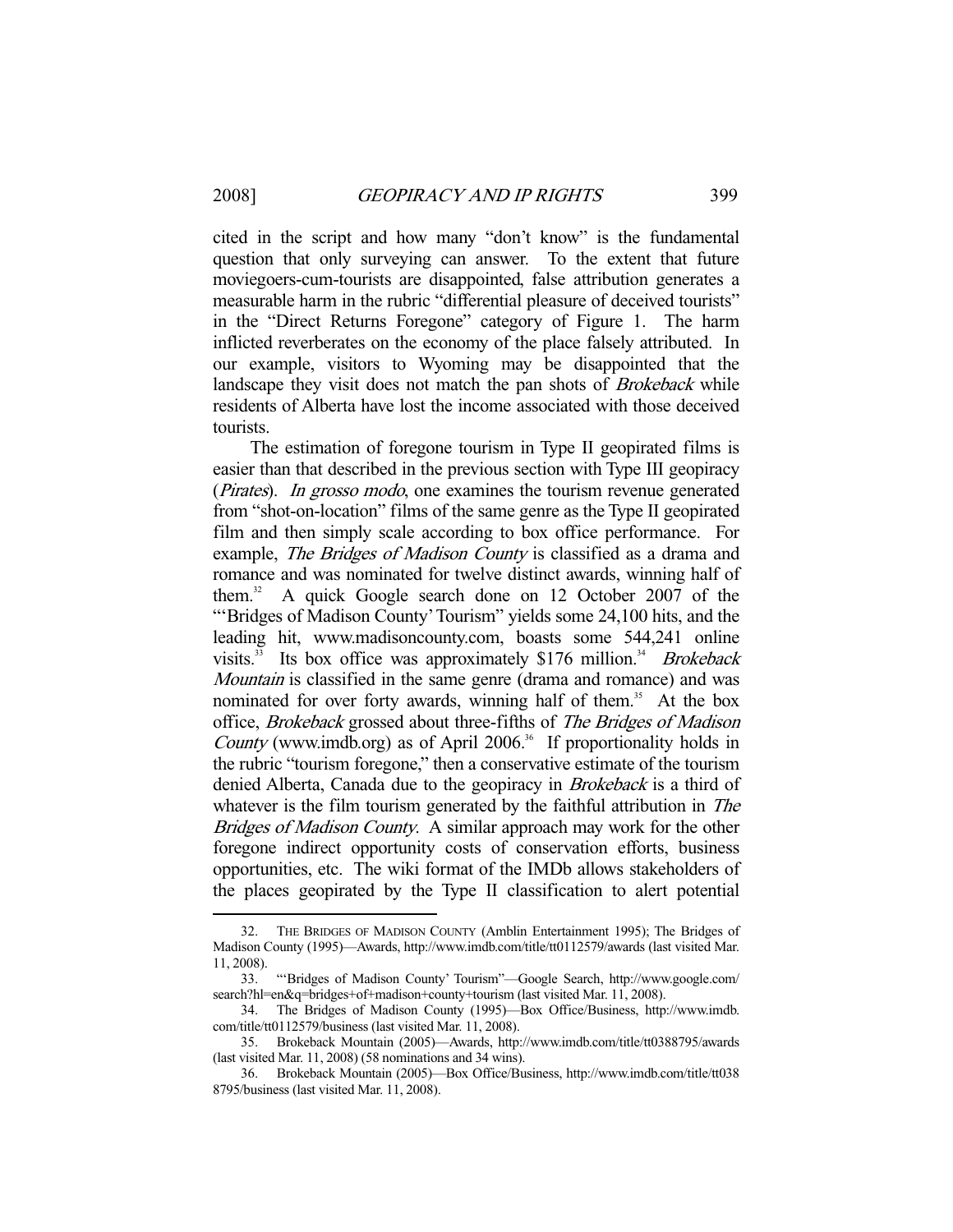victims, viz., moviegoers, and thereby avert the full impact of indirect harm.

 It would be easy to imagine an interactive map where one clicks on town, state/province, or country to see what movies were shot on location and which ones were geopirated (Fig. 2). If no data appeared, then the visitor could enter the data which would carry the IMDb appeal: "report errors and omissions on this page to the IMDb database managers. They will be examined and if approved will be included in a future update. Clicking the 'Update' button will take you through a step-by-step process."<sup>37</sup>



Figure 2: Suggested Appearance of International Geopiracy Map.<sup>38</sup>

 Data sets in wiki formats could invite visitors to classify movies by the four types of geopiracy. Because each movie can commit multiple types of geopiracy, as well as faithful attribution, the data must include the timing of the occurrence of the false attribution from the start of the

 <sup>37.</sup> E.g., Brokeback Mountain (2005), http://www.imdb.com/title/tt0388795/ (last visited Jan. 28, 2008).

 <sup>38.</sup> Interactive Map of Geopiracy based on Microsoft clip art.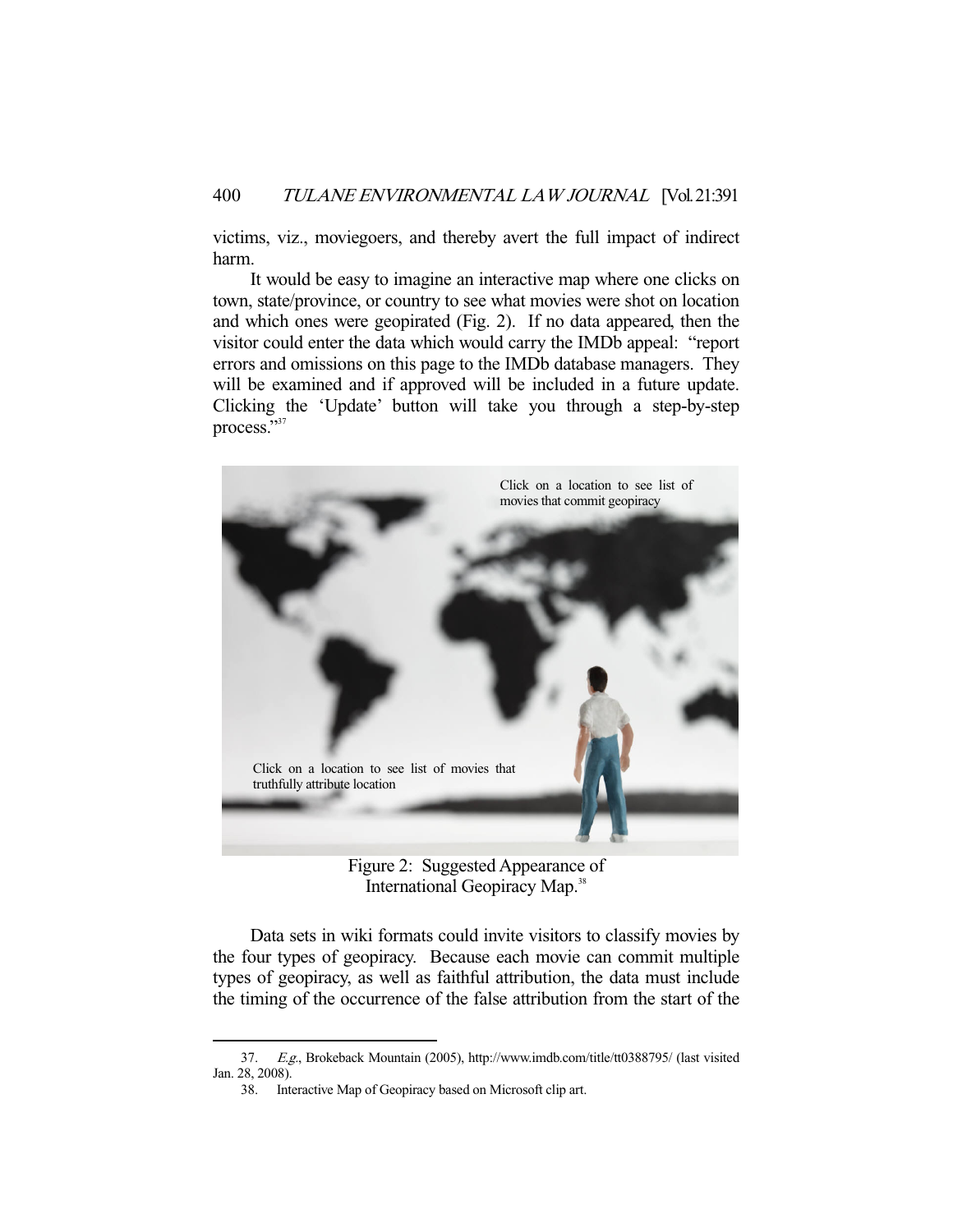title frame (e.g., 1:08:45, i.e., one hour eight minutes and forty-five seconds from the start of the title frame).

 Again, we must be careful not to commit the fallacy of misplaced concreteness. The other harms inflicted by Type II Geopiracy are less commensurable than the tourism foregone but nonetheless every bit as real. For example, the film classic Gone with the Wind cultivated a benign portrayal of slavery which led to what literary theorists call "percepticide"—a killing of perception that is socially constructed.<sup>39</sup> Had Gone with the Wind been filmed on historic plantations in Georgia, with their artifacts of bells and whistles, whips and chains, the directors and scriptwriters could have more realistically captured a verisimilar *mise*en-scène. Who knows? Perhaps they could have assimilated insights from conversations with elderly former slaves whose oral histories were being recorded in Georgia at roughly the same time (e.g., *Unchained* Memories: Readings from the Slave Narratives)<sup>40</sup>. The unfaithful depiction of the antebellum South helped perpetuate de facto slavery through Jim Crow laws which were not fully dismantled until the Civil Rights Act of 1964, a full generation after the release of Gone with the Wind. It is no hyperbole to say that the geopiracy of *Gone with the Wind* both alienated and confused audiences inflicting a harm which far outweighs the foregone admission revenue of visits to house museums like the ersatz "Tara."

 Such a grievance is not peculiar to African Americans or the first half of the twentieth century. The Last of the Mohicans is the film adaptation of the American classic by James Fenimore Cooper.<sup>41</sup> The story is about the demise of an ethnic group from what is now upstate New York. Although the film could have been filmed in upstate New York where the Mohicans once flourished, the producers chose the Smoky Mountains of North Carolina, home to the Cherokees.<sup>42</sup> Inasmuch as place is integral to cultural identity, geopiracy harms the living descendants of both the Mohicans and the Cherokees. Such harm is not peculiar to the indigenous communities of the Americas. Tribal Elder Iris Lovett-Gardiner of Australia notes, "With Aboriginal people,

<sup>-</sup> 39. GONE WITH THE WIND (Selznick International Pictures 1939); see Diana Taylor, Percepticide URL: Abstracted from the Dirty War, http://hemi.nyu.edu/cuaderno/political performance2004/totalitarianism/WEBSITE/texts/percepticide.htm (last visited Mar. 11, 2008) (explaining the meaning of "percepticide").

 <sup>40.</sup> UNCHAINED MEMORIES: READINGS FROM THE SLAVE NARRATIVES (Home Box Office 2003).

<sup>41.</sup> THE LAST OF THE MOHICANS (Morgan Creek Productions 1992).<br>42. The Last of the Mohicans (1992), http://www.imdb.com/title/tt

 <sup>42.</sup> The Last of the Mohicans (1992), http://www.imdb.com/title/tt0104691/ (last visited Mar. 11, 2008).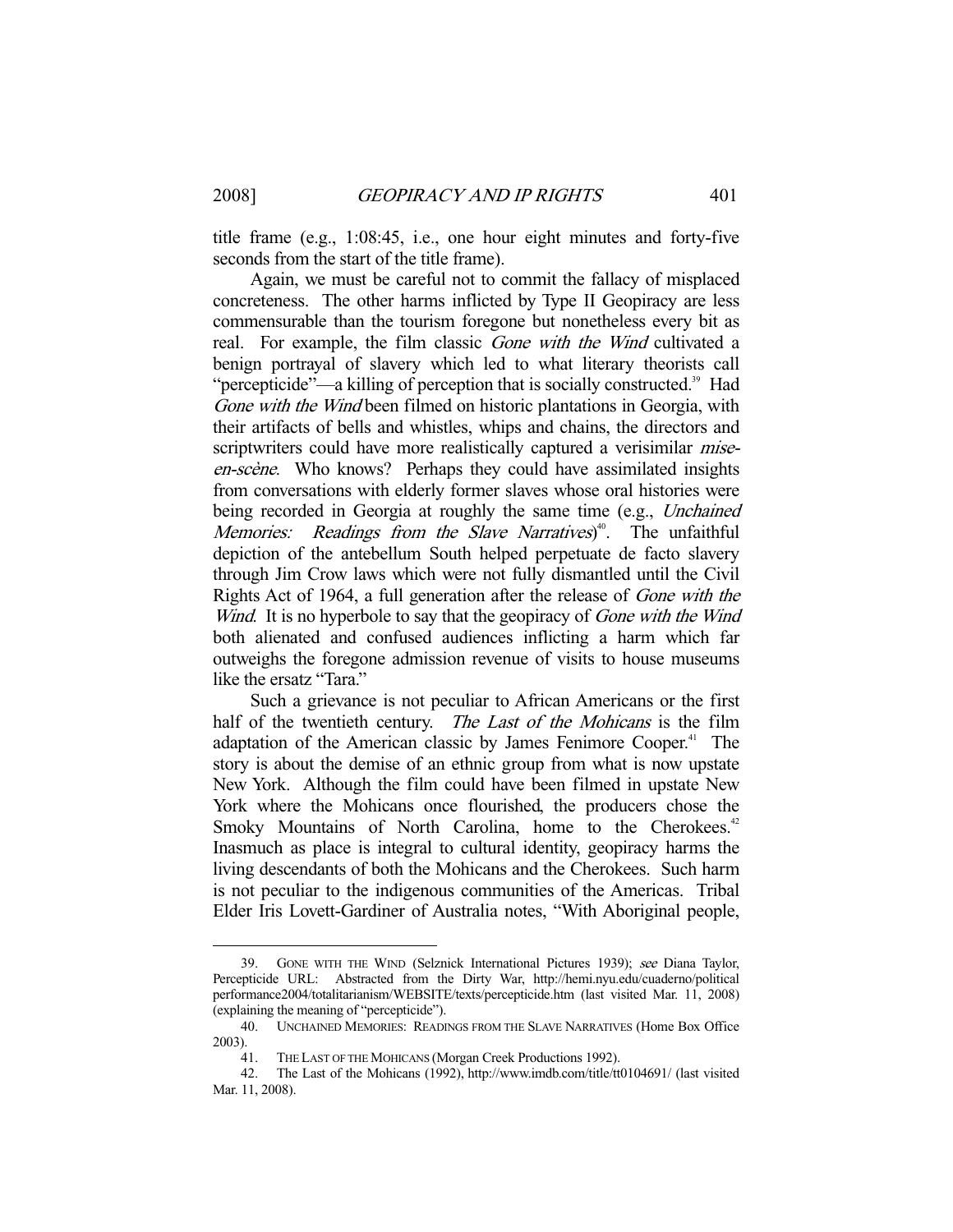and I believe all human beings, where they were born is the source of their being through their culture, spirituality, and customs."43 She goes on to say, "Identity is shaped by the land and affirmed through ways of life."<sup>44</sup> The importance of the abstract economic concept of "existence" values" is also beautifully (and probably unknowingly) expressed in the closing line of the chapter "Accidental Conquerors" in the awardwinning *The Third Chimpanzee* by Jared Diamond: "In the long run, and on a broad scale, where we live has contributed heavily to making us who we are."<sup>45</sup>

## B. Stepping into the Well-Heeled Shoes of Hollywood Moguls

 The reaction by Hollywood (or Bollywood) moguls to The Geopiracy Project is predictable: dismissal. If the twenty-year trajectory of biopiracy is any indication of what awaits geopiracy, then dismissal will morph into derision as the neologism gains currency. At that moment, the word "piracy" will be challenged as wrong, wrong, wrong. Nothing was looted or plundered. Nothing was even "passed off." Such defendants of the status quo will point out that the location was disclosed in the ending credits of the film and that caveat emptor prevails. Ironically, to make such an argument persuasive requires exactly the type of surveying for which The Geopiracy Project seeks funding:

- 1. what percentage of moviegoers know that the location is disclosed in the ending credits of a film
- 2. what percentage of films are shown until the ending credits and not truncated by the projectionist
- 3. what must be the visual acuity of a moviegoer to decipher the credit from his or her seat
- 4. what level of speed-reading must the moviegoer command in order to comprehend the fleeting projection of the credited location
- 5. how are the filming locations distinguished in the credits when there are multiple scenes with multiple locations.

 Because the results of the survey data may support the claim of geopiracy, the cagey mogul will avoid any such surveying. Better to challenge the legitimacy of geopiracy by challenging the legitimacy of biopiracy. Yes, refuse the analogy! Much legal scholarship will back him up: Indeed, Charles R. McManis, Professor of Law at Washington

<sup>43.</sup> VICTORIA MUSEUM, BUNJILAKA 29 (2000).

 <sup>44.</sup> Id. at 30.

 <sup>45.</sup> JARED DIAMOND,THE RISE AND FALL OF THE THIRD CHIMPANZEE 224 (1991).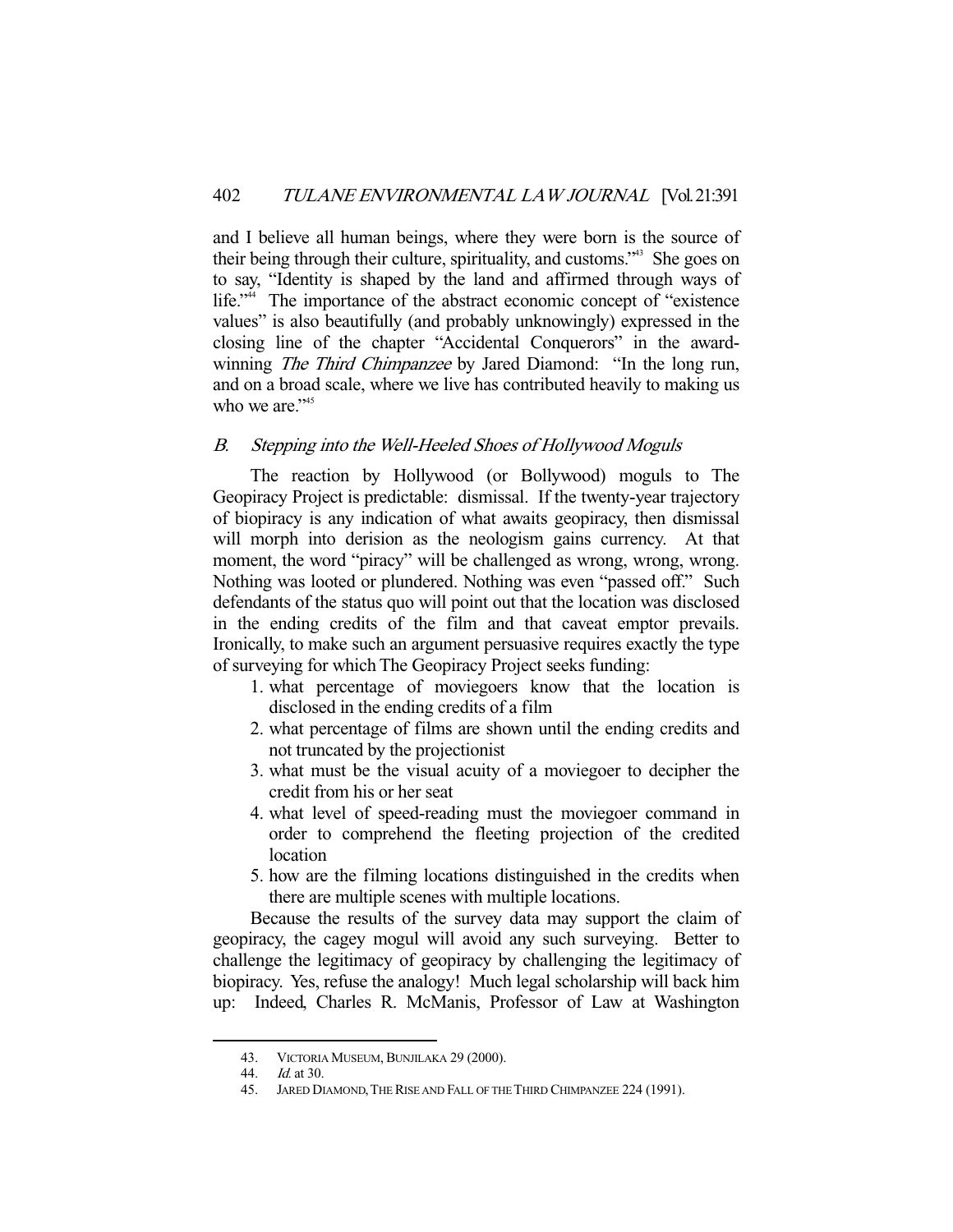University, eloquently explains that "[a]t the heart of much of the rhetoric of biopiracy is the logical fallacy of equivocation."46 Simply put, one cannot appropriate that which is not owned, viz., genetic resources as they occur in nature. Professor McManis meticulously dismantles, case by case, the most publicized allegations of biopiracy.<sup> $47$ </sup> He also points out that just as there was legally no intellectual property piracy before the ratification of TRIPS in 1994, there was also no meaningful biopiracy before the ratification of the Convention on Biological Diversity (incidentally, one year before TRIPs). $48$  All that is true, nevertheless, we counter: the rhetoric of piracy worked in both instances. A Google search of "biopiracy" on October 12, 2007, yields some 276,000 hits and a search of "intellectual piracy," some  $27,700$ <sup>49</sup> Although the phenomenon of geopiracy could be more accurately conveyed with the cumbersome phrase "false attribution of location in the visual arts" and classified as "unfair competition," such accuracy will not stir emotions sufficiently to muster the resources needed to conduct the surveys and resolve the empirical question of damages. Piracy does.

We must give our hypothetical mogul his due. Attenuating circumstances do exist to justify false attribution of location in the visual arts. Analysis of those circumstances is a very good place to conclude this introductory article on geopiracy as an emerging issue in intellectual property rights.

## C. Conclusion: Fortifying the Neologism by Qualifying the Definition

 Wiggle words are those which permit a capacious interpretation of a statement. As originally defined, "false attribution of place in the visual arts" leaves no room to wiggle. The well-heeled mogul can direct his staff to come up with counterexamples that expose the inherent absurdities in the proffered definition. His goal will be to throw out the baby (proposals for *sui generis* legislation) with the bathwater (the exceptions).

 <sup>46.</sup> Charles R. McManis, Fitting Traditional Knowledge Protection and Biopiracy Claims into the Existing Intellectual Property and Unfair Competition Framework, in INTELLECTUAL PROPERTY AND BIOLOGICAL RESOURCES 425, 448 (Burton Ong. ed., 2004).

 <sup>47.</sup> Id. at 425-510.

 <sup>48.</sup> Id.

 <sup>49. &</sup>quot;Biopiracy"—Google Search, http://www.google.com/search?hl=en&q=biopiracy (last visited Oct. 12, 2007); "Intellectual Piracy"—Google Search, http://www.google.com/search ?hl=en&q=intellectual+piracy (last visited Oct. 12 2007).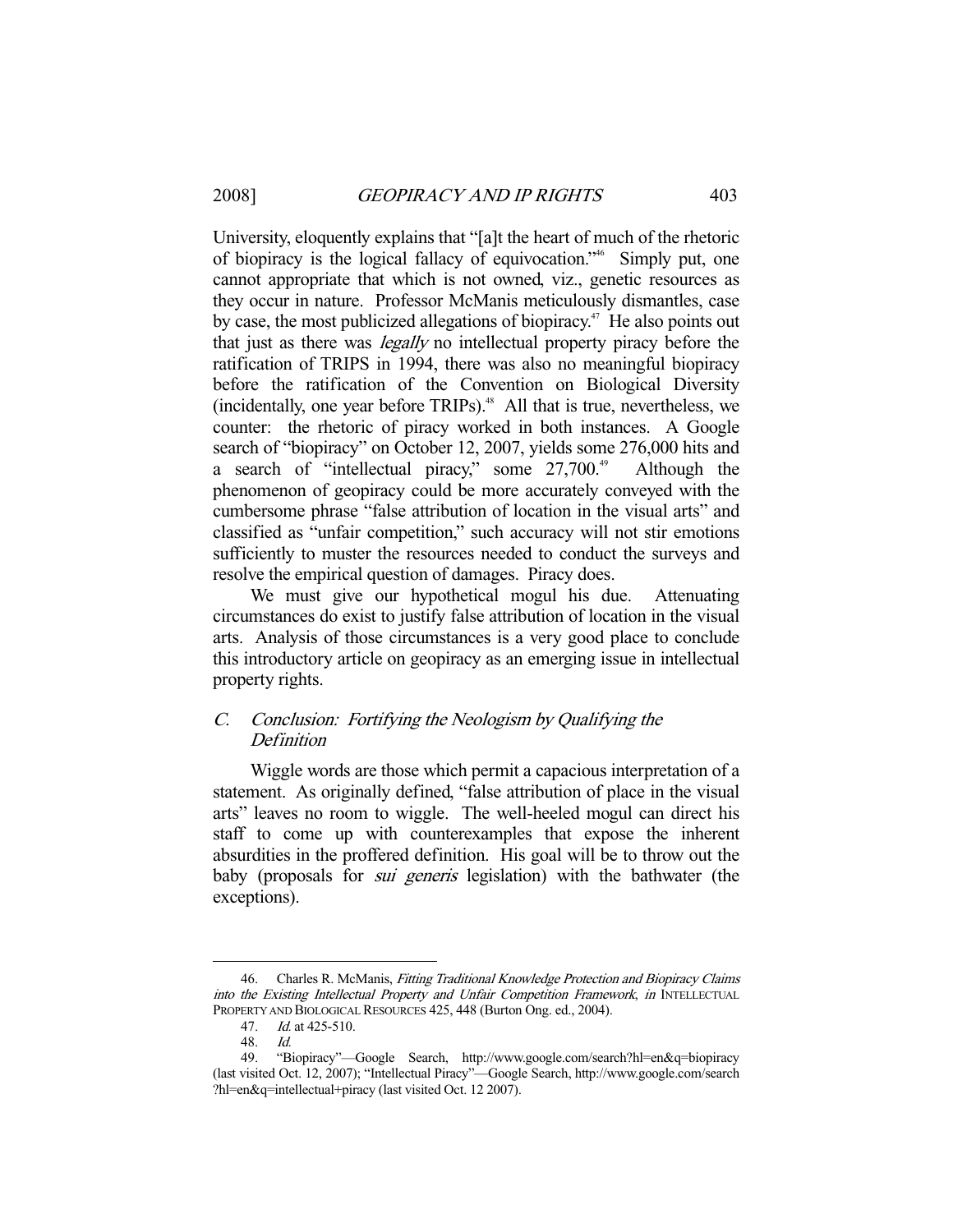Combing the expansive IMDb, one can find some notable films that bolster the argument against *sui generis* legislation for the faithful attribution of location in the visual arts:

Prohibition, legal or regulatory: Photography of or in certain locations is sometimes prohibited. The director of No Way Out was denied permission to film any station of the Washington, D.C., Metro System.<sup>50</sup> He shot a Baltimore station instead and attributed it to the "Georgetown station" which, incidentally, does not exist!<sup>51</sup> Because of the regulatory prohibition, no geopiracy was committed. Similarly, the U.S. trade embargo against Cuba would disqualify Dirty Dancing: Havana Nights as geopiracy even though it was filmed entirely in Puerto  $Rico.<sup>52</sup>$ 

 De facto censorship: Thinking about the political ramifications of the content, many *democratic* countries will deny permits to film. Due to the bureaucratic hurdles imposed in India on the director of Water (Mehta,  $2005$ ), the movie was filmed in neighboring Sri Lanka.<sup>53</sup>

Satire: *Borat* (Cohen, 2005) defines a new genre called the "mockumentary."<sup>54</sup> The film supposedly opens and closes in Kazakhstan but was actually filmed in Romania.<sup>55</sup> The Russian Federal Agency for Culture and Cinematography banned the movie because "there are moments in the film which could offend some viewers' religious or national sensibilities."<sup>56</sup> Can we not draw an analogy with Alice Randall's *The Wind Done Gone*?<sup>57</sup> The status of that book as parody is all that protected it from the legal onslaught of Margaret Mitchell's heirs.<sup>58</sup>

 Accuracy: Filming on location is not always the most accurate depiction of the landscape described in the script. No one has a time

 <sup>50.</sup> NO WAY OUT (Orion Pictures Corp. 1987); The 80s Movies Rewind, No Way Out, www.fast-rewind.com/nowayout.htm (last visited Mar. 11, 2008).

<sup>51.</sup> The 80s Movies Rewind, No Way Out, *supra* note 50.

 <sup>52.</sup> DIRTY DANCING: HAVANA NIGHTS (Lions Gate Film 2004); Dirty Dancing: Havana Nights (2004)—Filming Locations, http://www.imdb.com/title/tt0338096/locations (last visited Mar. 11, 2008).

 <sup>53.</sup> WATER (Deepa Mehta Films 2005); Water (2005)—Filming Locations, http://www. imdb.com/title/tt0240200/locations (last visited Mar. 11, 2008).

 <sup>54.</sup> BORAT: CULTURAL LEARNING OF AMERICA FOR MAKE BENEFIT GLORIOUS NATION OF KAZAKHSTAN (Twentieth Century Fox 2006).

 <sup>55.</sup> Borat (2006), http://www.imdb.com/title/tt0443453/locations (last visited Mar. 11, 2008).

 <sup>56.</sup> Borat Banned in Russia, Kazakhstan Infuriated and Humiliated, http://english.pravda. ru/russia/history/09-11-2006/85443-Borat-0 (last visited Mar. 11, 2008).

 <sup>57.</sup> ALICE RANDALL,THE WIND DONE GONE (2001).

<sup>58.</sup> David D. Kirkpatrick, Mitchell Estates Settles 'Gone With the Wind' Suit, N.Y. TIMES, May 10, 2002, at C6.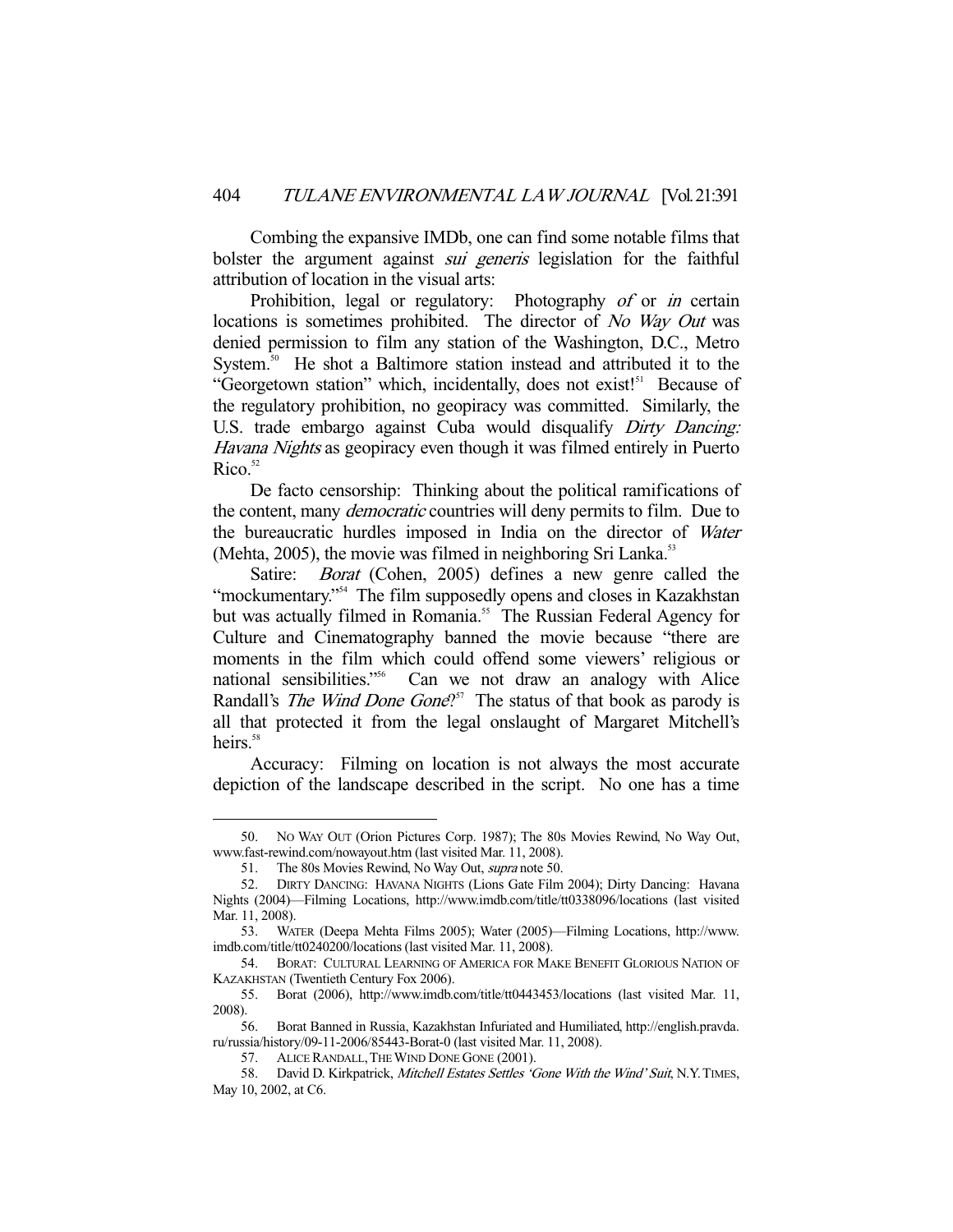machine which can transport the cast and crew to the original landscape of historic settings. For example, the archipelago of St. Pierre and Miquelon lies some twenty-five kilometers off the coast of Newfoundland.<sup>59</sup> Only six movies have ever been filmed on the archipelago and the most famous is La Veuve de Saint Pierre (The Widow of Saint Pierre), a true story of romance and drama in midnineteenth-century colony.<sup>60</sup> Although some scenes are indeed filmed on the archipelago, the bulk of the movie is filmed at the Fortress of Louisburg in Nova Scotia.<sup>61</sup> The Fortress best captures the setting of colonial life on St. Pierre than would any setting on St. Pierre today.

 Reckless endangerment: Well beyond the risks of on-location filming are physical threats directed to cast and crew. The film The Burning Season about the life and assassination of the union leader and rubber tapper Chico Mendes is "Based on a True Story," as conveyed in an opening frame. $62$  However, the director prudently did not film in Xapuri, Brazil but in Veracruz, Mexico even though the verisimilitude of the production was greatly compromised.<sup>63</sup>

Phantasmagoria: Films like King Kong are unmistakably fantasy and any faithful attribution would even diminish the joy in the flight of fantasy.<sup>64</sup> One may also say the same for Lord of the Rings: The Fellowship of the Ring.<sup>65</sup> However, phantasmagoria can also be rooted in very real places. For example, the surreal The House of the Spirits supposedly takes place in Chile but was filmed in Denmark and Portugal.<sup>66</sup>

 Each of the above counterexamples is powerful, legitimate, and above all, atypical. The usual justification for geopiracy is profits: it is cheaper to film off location and directors can do so with impunity as the third parties harmed are unorganized.<sup>67</sup> So, we end this Article where we began: definitions. The original definition of geopiracy must be amended in order to accommodate the exceptions.

 <sup>59.</sup> Encyclopedia Britannica Online, Saint-Pierre and Miquelon, http://www.britannica. com/eb/article-9064943/Saint-Pierre-and-Miquelon (last visited Mar. 11, 2008).

<sup>60.</sup> VEUVE DE SAINT PIERRE (Cinemaginarie Inc. 2000).<br>61. Veuve de Saint-Pierre, La (2000)—Filming Loca

Veuve de Saint-Pierre, La (2000)—Filming Locations, http://www.imdb.com/title/ tt0191636/locations (last visited Mar. 11, 2008).

 <sup>62.</sup> THE BURNING SEASON (Home Box Office 1994).

 <sup>63.</sup> The Burning Season (1994) (IV)-Filming Locations, https://www.imdb.com/title/ tt0109351/locations (last visited Mar. 11, 2008).

<sup>64.</sup> KING KONG (Big Primate Pictures 2005).<br>65. LORD OF THE RINGS: THE FELLOWSHIP OF

LORD OF THE RINGS: THE FELLOWSHIP OF THE RING (New Line Cinema 2001).

 <sup>66.</sup> THE HOUSE OF THE SPIRITS (Costa do Castelo Filmes 1993).

<sup>67.</sup> See generally MANCUR OLSON JR., THE LOGIC OF COLLECTIVE ACTION: PUBLIC GOODS AND THE THEORY OF GROUPS 165-67 (1965) (discussing organization of migrant farmers).